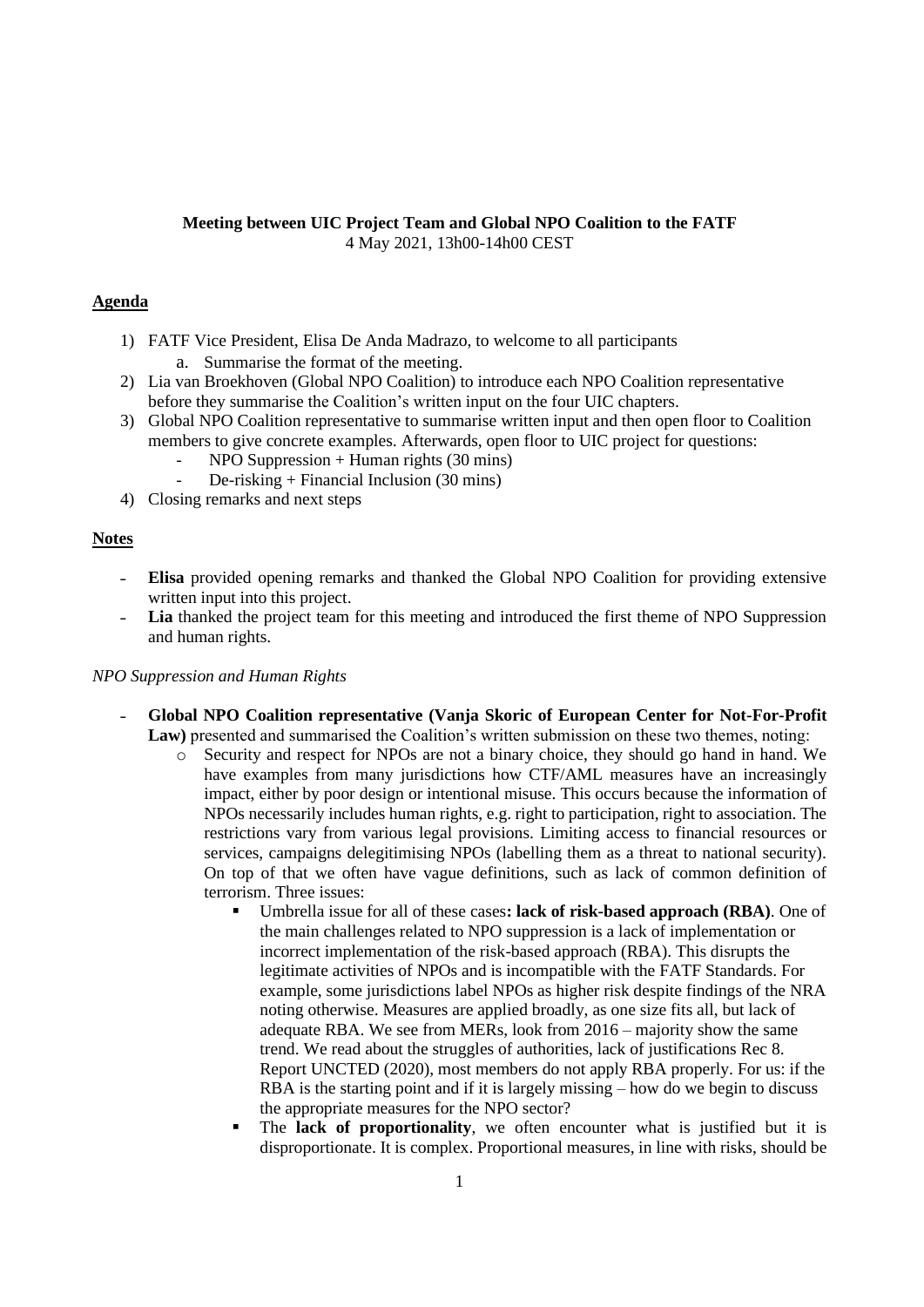implemented. It is difficult to achieve the balance. Step 1 is meaningful risk assessment, if that is missing then everything else is flawed. Measures should not contradict to international human rights law. Any new law or regulation being considered by jurisdictions should be reviewed in light of human rights obligations under international law. In order to be proportionate, these laws cannot be developed in a vacuum, and must be consulted with human rights domestic authorities and in consultation with the NPO sector. Further guidance and good examples would be helpful. What works in one country does not work in another, not an easy copy/paste.

- Finally, when it comes to **building trust** abuse of investigative powers. We have seen fishing expeditions into collecting personal information related to NPOs, as well as smear campaigns against NPOs without sufficient evidence. NPOs have selfregulatory measures and mitigation measures that need to be explored more.
- ˗ Global NPO Coalition representative:
	- $\circ$  Referred to [study](http://www.layeredsuspicion.ca/) related to three audits of Muslim-led organisations that were de-registered.
- ˗ Global NPO Coalition representative:
	- o Concerned by an amendments law passed by Turkey in December 2020, which is not in line with the risk assessment amendment law and introduces disproportionally high sanctions against NPOs. Also noted no engagement with NPOs when developing risk assessment and legislative amendments. We released a [report](https://tusev.org.tr/usrfiles/images/MaliEylemGorevGucuSivilToplumEN_26022021.pdf) on this. FATF should scrutinise Turkey better and better draft report. Only FATF has the power to convince Turkey to revisit the law because they are not listening to any other opinion.
- ˗ Global NPO Coalition representative:
	- o Situation has substantially deteriorated, forcing NPOs to close up, or defending their own legal existence. Noted concerns with GAFILAT's re-rating of R.8 from PC to LC. NPOs in Nicaragua are deeply concerned FATF Standards are used by governments to make laws and apply sanctions for NPOs to carry out operations.
- ˗ Global NPO Coalition representative:
	- o Humanitarian work is in the most hostile environment. Even big NGOs have difficult to make transactions and manage funding even in Europe. What does it mean to local NGOs when the largest NPOs find it almost difficult to operate? Lack of following recommendations. We need a RBA that is respected by states in their national regulations and by the FIs/banking sectors, very often that is where we see a serious bottle neck. Anecdotal knowledge, over 130 members – it affects especially Muslim faith based organisations.
- Germany: Can you elaborate on NPO's own mitigation measures:
	- o Vanja: see 2015 Best Practice paper of the FATF. NPOs have numerous standards of work, for our own purposes for accountability, transparency not just CFT-related. NPOs could have voluntary codes of conduct that increase accountability/transparency of their own finances. We sometimes have specific certificates and processes in our financial management. We have governmental donors, EU donors. Often governmental donors require such certificates. Sound internal systems exist to prove how we spend our money; do we have internal systems in place against abuse and do we know who are our beneficiaries? We do it regardless of FATF Standards/governmental laws. So if governments would talk to NPOs and find out. VENRO – Germany did this type of report on self-regulatory measures and this fed into the country' RA of this year: [https://ecnl.org/news/how-can-civil-society-meaningfully-contribute-discussions-](https://ecnl.org/news/how-can-civil-society-meaningfully-contribute-discussions-preventing-terrorist-financing-npo)

[preventing-terrorist-financing-npo.](https://ecnl.org/news/how-can-civil-society-meaningfully-contribute-discussions-preventing-terrorist-financing-npo) These measures exist for all NPOs and are not directly related to AML/CFT, but to the general accountability and transparency of NPO daily activities.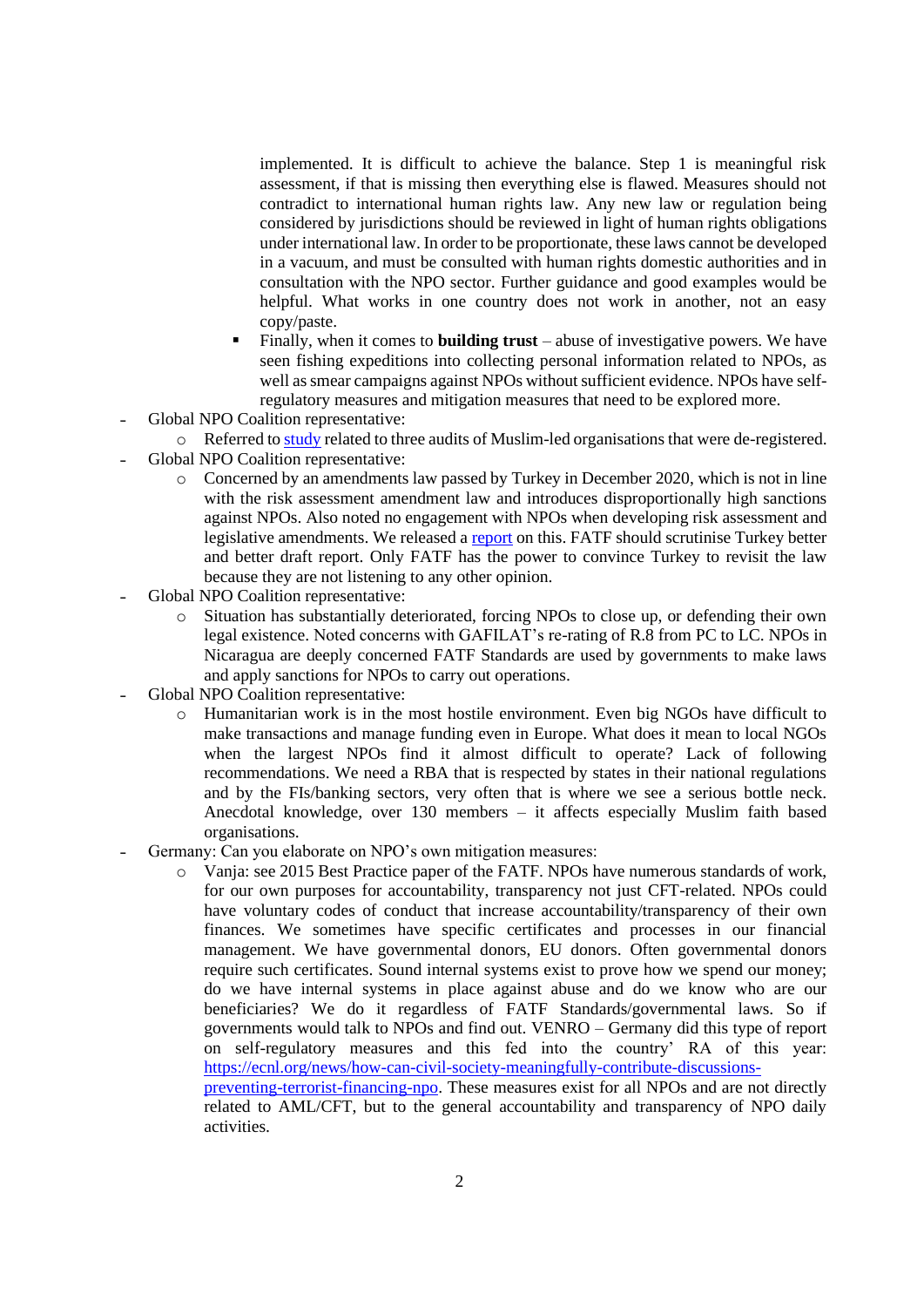- ˗ Greece: When the NPOs cover the existing gaps to service provisions to vulnerable groups (refugees), which should have been provided by public/government authorities and when NPOs have access to government funding, they would become reporting entities and should apply preventive measures?
	- o Norwegian Refugee Council: We still have to go through the normal procedure, our internal mechanisms are applied across the board no matter what the process. On top of that the government have their own procedures. Called "preferred partners." To get that status is quite high. And not necessarily recognised by the private sector - big European ministries providing funding still need to write to private sector to allow for transactions.

## *De-risking and Financial Inclusion*

- ˗ **Global NPO Coalition representative (Sangeeta Goswami, Human Security Collective):**
	- Why this is important, two main reasons:
		- Economic NPOs are larger than GDPs all but 6 countries, non-profit account for 8 % work force in most countries,
		- $\blacksquare$  De-risking undermines goals  $\text{FATF} \text{it}$  pushes to move to cash and increases risks, and decreases effectiveness of the financial integrity standards.
		- o De-risking of NPOs needs to be integrated into the Standards as it undermines the efficacy of the process itself. We need systematic monitoring of de-risking and financial exclusion in the MERs.
		- o Many NPOs on the call today have had to resort to carrying physical cash planes as they are unable to move money through formal financial channels. De-risking and financial inclusion as linked.
		- o Written input from the Coalition lays out the empirical research on this subject. Over the past number of years, we found that 2/3s NPOs surveyed in most countries, the US, UK, NL, faced de-risking issues. Palestine, Syria, Yemen, Somalia – Muslim organisations – are impacted more. International humanitarian 50% affected in Syria = 4.1 million Syrian are affected. Increasing banking fees, Tunisia and Kosovo common. Clear sectoral inequality. The EBA observed de-risking is a continuing trend.
		- o Conducting empirical research and studies on de-risking in not in our mandate, but derisking and financial exclusion are such significant issues for NPOs that they need to dedicate significant resources to this work. This is pulling resources away from their core work – providing assistance to those most vulnerable.
		- o NPO de-risking is not currently being mitigated. We need upstream changes. We need a change in discourse and culture. We need to incentivise access to formal financial channels for NPOs. We need to see a shift that penalises over regulation. This could include a specific immediate outcome in IO.10, examining at financial exclusion and NPO de-risking. We could also improve training on de-risking and financial inclusion (FATF Standards training and assessor training). We need to include these issues in the FATF's Methodology and consider sanctions on members if there is a misapplication.
		- o 235 million people worldwide need humanitarian assistance. The de-risking of NPOs is hindering the flow of this essential humanitarian assistance. De-risking is costing lives.
	- ˗ Global NPO Coalition representative:
		- o It is becoming more difficult for foundations and philanthropy organisations to carry out duties due to de-risking.
- ˗ Global NPO Coalition representative:
	- o 62% Damascus based big NGOs continue difficulty in receiving funds 12% were rejected outright, 32% experienced delay 3-10 months. Programs being cancelled, or programs areas being changed. The problems on de-risking is changing where aid is provided and the way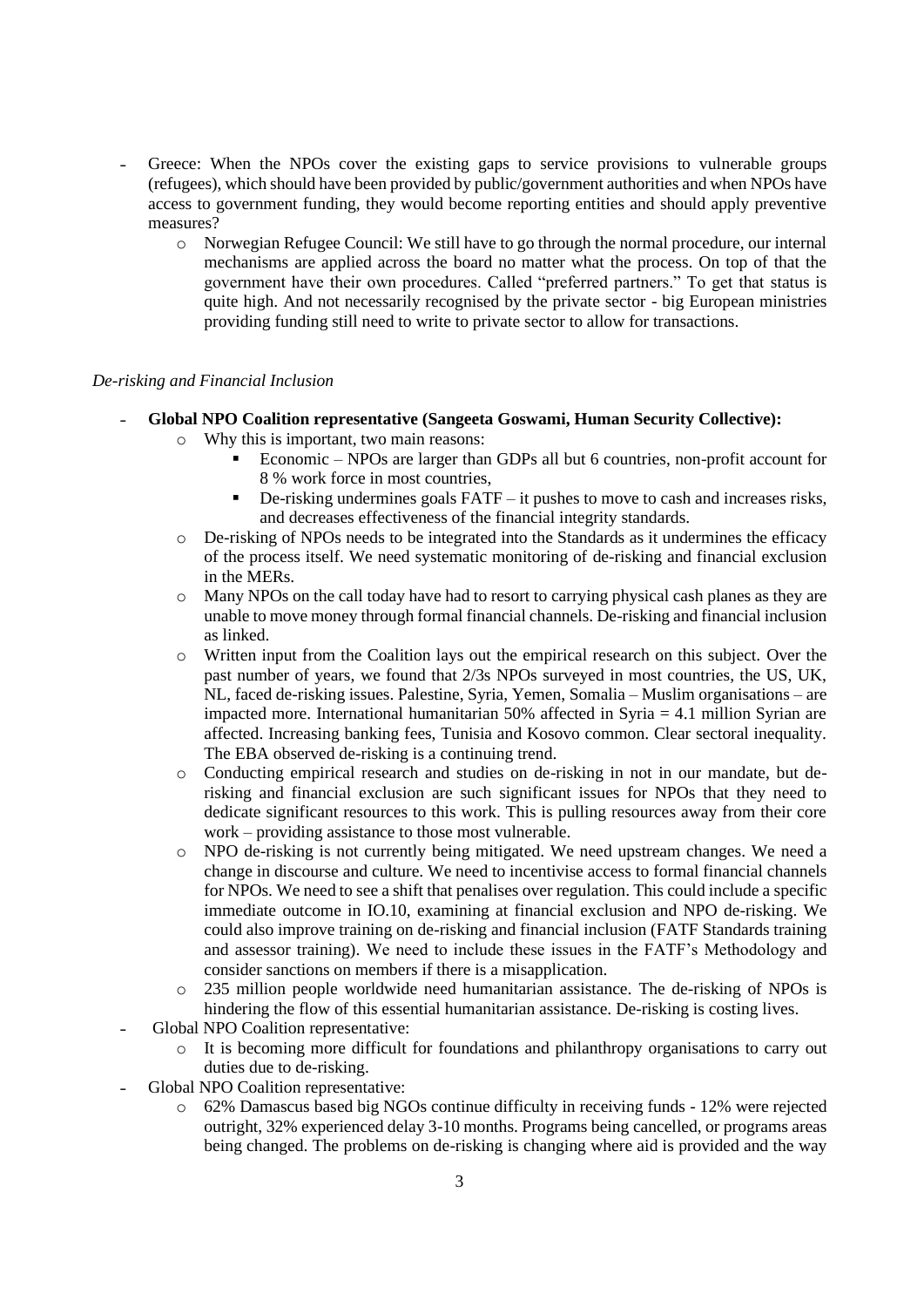we provide it. We are not reaching those most needed. Multiple attempts of European governments intervening to get transfers resulting in private sectors not recognising these letters. Many NGOs are recommending donors to transfer directly in the country but even that is rejected by the financial authority. E.g. Yemen – no longer transferring in USD because that is causing problems, so it is EURs and then there it is exchanged into USDs with transfer costs etc. means less money for beneficiaries.

- Germany:
	- o Link de-risking/financial inclusion, could elaborate a bit more in relation to the solutions? Sangeeta spoke about that but some others also.
- Sangeeta:
	- o If community based organisations do not have access to funds and cannot carry out their mandate, which leads to financial exclusion. Usually these organisations help the un-banked.
- ˗ Global NPO Coalition representative:
	- $\circ$  Important to note that financial exclusion is not just as regards moving funds to difficult areas, but also human rights defenders who are purposely targeted.
- ˗ Elisa**/**VP:
	- o If talking to banks they will say flows increased, remittances. But what is option B, is that cash?
- Lia:
	- o Options include another bank, carrying cash, hawala. But correspondent bank is the real issue, especially located in the US. We can give you a more precise answer in writing.

### *Closing remarks*

- ˗ Kristen Alma/FATF Secretariat
	- o Provided overview of next steps of UIC phase 1. The Secretariat and penholders are currently preparing a first draft of the stocktake report, which will be shared with the wider Project Team for comments on 10 May. This paper reflects the significant input received from stakeholders, including from the Global NPO Coalition. The phase 1 stocktake report will be presented to the FATF Plenary in June 2021. After June 2021, the project team is scheduled to start phase 2, which includes the development of options to mitigate the unintended consequences.
- ˗ Elisa/FATF Vice President
	- o This stocktake report will not be made public, but will inform the development of phase 2 option.
	- o Thanked Coalition members and the project team for this meeting.

### **Discussion in Chat Box:**

- ˗ **From FATF, Vice-President, Elisa de Anda** to Everyone: 01:27 PM
	- o For those who were not able to speak now, we are also Reading the chat and very interested in your views
- ˗ **From Jocelyn Nieva** to Everyone: 01:33 PM
	- o Following up on this last question from Germany, ICNL recently published a regional report on NPO sector risk in 17 countries. We found from 729 survey responses that more than 60% of respondents reported applying best practices or due diligence measures to mitigate their risk abuse. Still, countries' lack a sustained outreach to the sector mean that these efforts have not been factored into government assessments of sector risk.
- ˗ **From Hanna Surmatz** to Everyone: 01:34 PM
	- o Foundations and philanthropic organisations also have due diligence processes in place and follow codes of conducts etc. Foundations and philanthropic organisations and experts have also reported on laws and regulations that restrict activities for the sector as a whole instead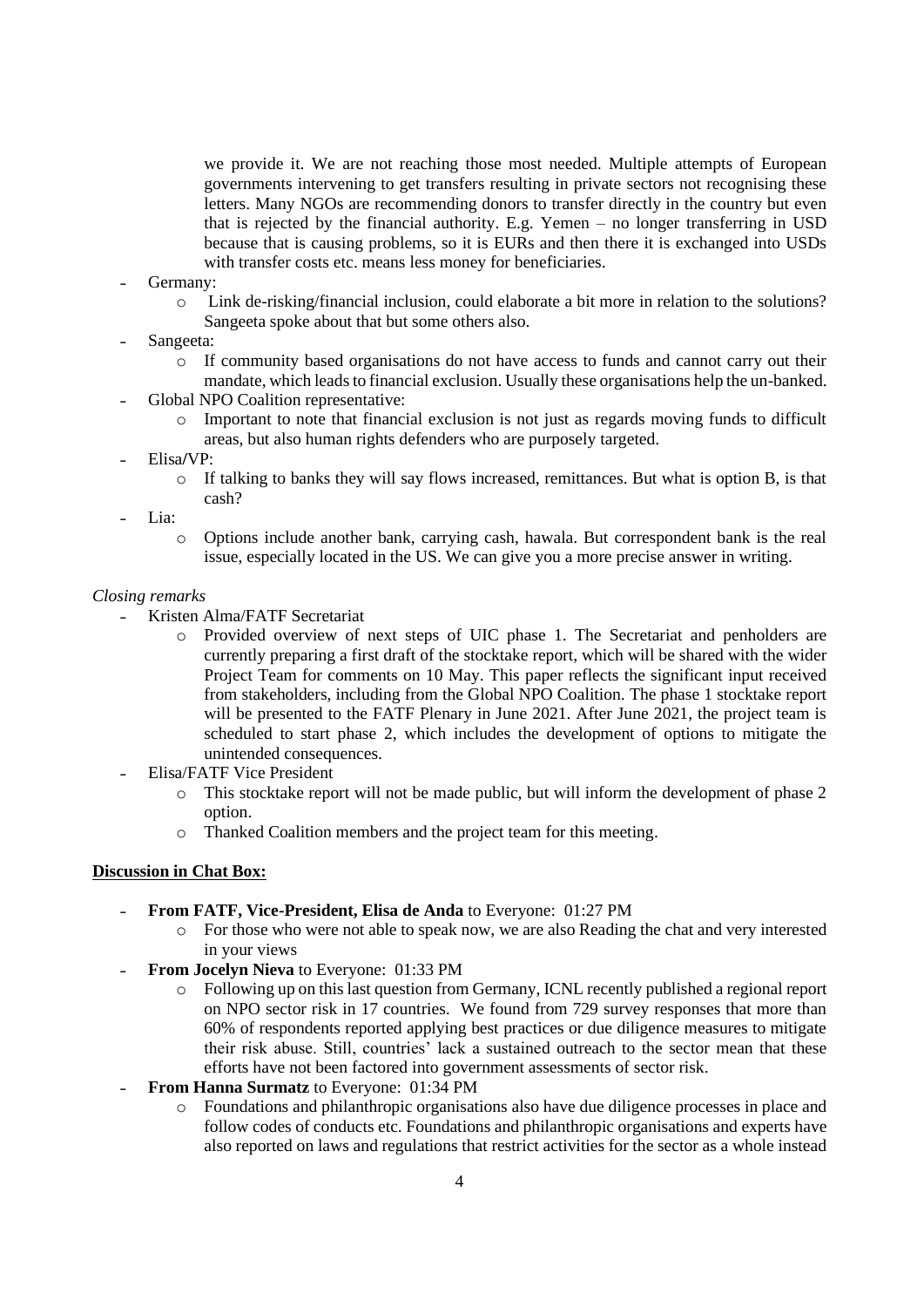of taking a risk based approach. They have also reported on difficulties in getting funding across borders and sometimes difficulty in opening bank accounts, which however refer to section 1 and 2 on bank de-risking.

- ˗ **From Haroun Atallah** to Everyone: 01:35 PM
	- o Apologies for joining late so perhaps others raised the point I will make: The financial sector (Banks) been the greatest obstacle to humanitarian organisations operating on an international basis. This includes opening / closing accounts and intercepting or obstructing transactions. Banks have complete immunity from legal follow up as many court cases in various jurisdictions have proved. Banks interpret risks to the bank in a manner that is very broad. However, it seems that better targeted guidance to banks is not forthcoming. In the absence of better targeted guidance to banks, charities will continue to face extreme difficulties conducting their critical interventions.
- ˗ **From Feliciano Reyna** to Everyone: 01:35 PM
	- o We wish to express our serious concerns regarding the Venezuelan Government´s administrative ruling published on March 30th, just a month ago. It called for the registration, by May 1st, of all NPO´s before the Unit Against Criminal Conspiracy and Financing of Terrorism, as well as to provide it with a list of all beneficiaries receiving humanitarian assistance or of any other type.
	- o This happens in a context of smearing campaigns and criminalization of human rights and humanitarian organizations, including the arbitrary arrest, on January 12, of 5 humanitarian actors, members of the organization Azul Positivo, by officers of the Military Intelligence General Direction. Our colleagues were released after a month, but still charges of fraud, criminal conspiracy, and money laundering are held against them.
	- o In a memo our organization Acción Solidaria received, as members of the Humanitarian Country Team, the UN coordination office informed us that the Venezuelan Government argues that in arresting our colleagues, it acted in compliance with Caribbean FATF alerts. This institution supposedly sent notifications to the Venezuelan Government regarding the possible use of humanitarian cash programs for money laundering and financing of terrorism.
	- o We believe the Venezuelan Government is abusing FATF standards, manipulating them to further criminalize our work, and call on you to urgently look into this matter. Our Foreign Affairs Minister disqualified concerns expressed by rapporteurs regarding our colleagues´ arbitrary arrest as not understanding or analyzing the situation properly. Venezuela´s complex humanitarian emergency and human rights crisis requires an enabling environment for civil society, not the Venezuelan Government´s abuse of legitimate mechanisms to further criminalize our work.
- From Vanja Skoric (ECNL) to Everyone: 01:35 PM
	- o VENRO report, Germany example: https://ecnl.org/news/how-can-civil-societymeaningfully-contribute-discussions-preventing-terrorist-financing-npo
- ˗ **From Jocelyn Nieva** to Everyone: 01:41 PM
	- o Our recent NPO sector mapping project, undertaken in collaboration with the Global NPO Coalition on FATF as well as regional experts and 17 country teams is available here: https://www.icnl.org/post/report/terrorism-financing-risk-in-nonprofit-organizations-inlatin-america.
- **From Anver Emon** (Univ of Toronto Canada) to Everyone: 01:43 PM
	- o On the question posed by Greece: it also follows that if the Government is funding humanitarian groups because this work it outside the Government's capacity, it also follows that the Government's oversight must also account for its limited capacities in this area, noting the important role of the NPOs in this sector doing the work that government's cannot or won't do. It also might require greater clarity and precision in evidence analysis depending on the context in which work is being done, but which is also subject to highly